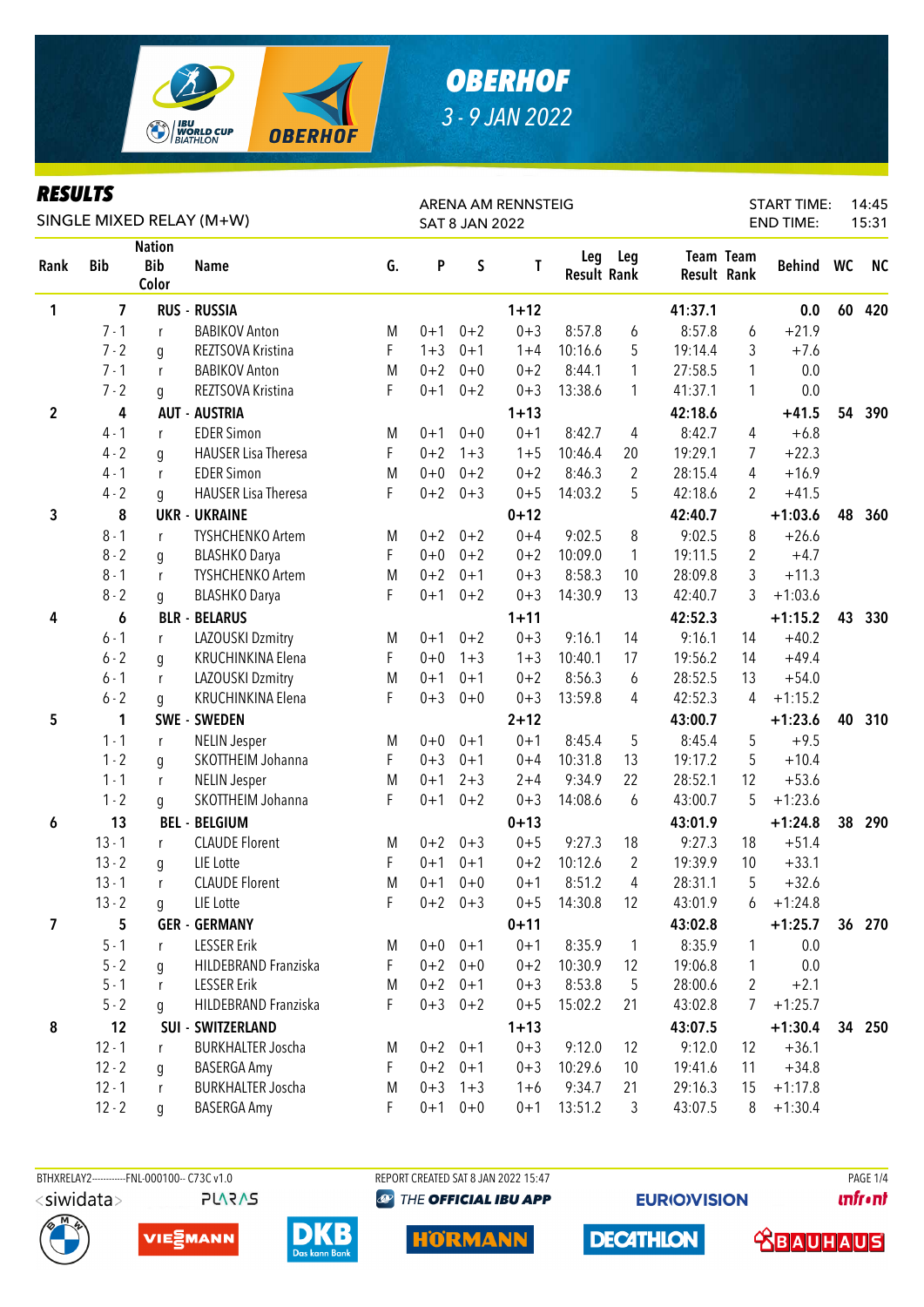

### *RESULTS*

| KEYULIY<br>SINGLE MIXED RELAY (M+W) |             |                                      |                                |    |         |                       | ARENA AM RENNSTEIG |                           | <b>START TIME:</b><br>14:45 |             |                  |                  |    |           |
|-------------------------------------|-------------|--------------------------------------|--------------------------------|----|---------|-----------------------|--------------------|---------------------------|-----------------------------|-------------|------------------|------------------|----|-----------|
|                                     |             |                                      |                                |    |         | <b>SAT 8 JAN 2022</b> |                    |                           |                             |             |                  | <b>END TIME:</b> |    | 15:31     |
| Rank                                | <b>Bib</b>  | <b>Nation</b><br><b>Bib</b><br>Color | <b>Name</b>                    | G. | P       | S                     | T                  | Leg<br><b>Result Rank</b> | <b>Leg</b>                  | Result Rank | <b>Team Team</b> | Behind WC        |    | <b>NC</b> |
| 9                                   | 20          |                                      | <b>SVK - SLOVAKIA</b>          |    |         |                       | $1 + 14$           |                           |                             | 43:17.8     |                  | $+1:40.7$        | 32 | 230       |
|                                     | $20 - 1$    | $r_{\rm}$                            | SIMA Michal                    | M  | $0 + 2$ | $0 + 3$               | $0 + 5$            | 9:43.2                    | 24                          | 9:43.2      | 24               | $+1:07.3$        |    |           |
|                                     | $20 - 2$    | q                                    | FIALKOVA Ivona                 | F  | $0 + 1$ | $1 + 3$               | $1 + 4$            | 10:38.5                   | 16                          | 20:21.7     | 23               | $+1:14.9$        |    |           |
|                                     | $20 - 1$    | r                                    | SIMA Michal                    | M  | $0 + 1$ | $0 + 2$               | $0 + 3$            | 9:14.4                    | 15                          | 29:36.1     | 21               | $+1:37.6$        |    |           |
|                                     | $20 - 2$    | g                                    | FIALKOVA Ivona                 | F  | $0 + 0$ | $0 + 2$               | $0 + 2$            | 13:41.7                   | $\overline{2}$              | 43:17.8     | 9                | $+1:40.7$        |    |           |
| 10                                  | 27          |                                      | <b>CHN - CHINA</b>             |    |         |                       | $0 + 7$            |                           |                             | 43:20.0     |                  | $+1:42.9$        | 31 | 220       |
|                                     | $27 - 1$    | r                                    | YAN Xingyuan                   | M  | $0 + 0$ | $0 + 2$               | $0 + 2$            | 9:21.2                    | 15                          | 9:21.2      | 15               | $+45.3$          |    |           |
|                                     | $27 - 2$    | g                                    | <b>MENG Fangi</b>              | F  | $0 + 1$ | $0 + 0$               | $0 + 1$            | 10:15.6                   | 4                           | 19:36.8     | 9                | $+30.0$          |    |           |
|                                     | $27 - 1$    | r                                    | YAN Xingyuan                   | M  | $0 + 0$ | $0 + 2$               | $0 + 2$            | 9:13.0                    | 14                          | 28:49.8     | 10               | $+51.3$          |    |           |
|                                     | $27 - 2$    | g                                    | <b>MENG Fangi</b>              | F  | $0 + 1$ | $0 + 1$               | $0 + 2$            | 14:30.2                   | 10                          | 43:20.0     | 10               | $+1:42.9$        |    |           |
| 11                                  | $\mathbf 2$ |                                      | <b>FRA - FRANCE</b>            |    |         |                       | $5 + 18$           |                           |                             | 43:26.2     |                  | $+1:49.1$        | 30 | 210       |
|                                     | $2 - 1$     | r                                    | <b>CLAUDE Fabien</b>           | M  | $1 + 3$ | $0 + 1$               | $1 + 4$            | 9:04.1                    | 9                           | 9:04.1      | 9                | $+28.2$          |    |           |
|                                     | $2 - 2$     | q                                    | <b>CHEVALIER-BOUCHET Anais</b> | F  | $0 + 2$ | $2 + 3$               | $2 + 5$            | 10:53.7                   | 25                          | 19:57.8     | 15               | $+51.0$          |    |           |
|                                     | $2 - 1$     | r                                    | <b>CLAUDE Fabien</b>           | M  | $0 + 2$ | $0 + 1$               | $0 + 3$            | 8:46.3                    | $\overline{2}$              | 28:44.1     | 9                | $+45.6$          |    |           |
|                                     | $2 - 2$     | g                                    | <b>CHEVALIER-BOUCHET Anais</b> | F  | $2 + 3$ | $0 + 3$               | $2 + 6$            | 14:42.1                   | 17                          | 43:26.2     | 11               | $+1:49.1$        |    |           |
| 12                                  | 24          |                                      | <b>CZE - CZECH REPUBLIC</b>    |    |         |                       | $1 + 12$           |                           |                             | 43:26.5     |                  | $+1:49.4$        | 29 | 200       |
|                                     | $24 - 1$    | r                                    | VACLAVIK Adam                  | M  | $0 + 2$ | $0 + 1$               | $0 + 3$            | 9:12.2                    | 13                          | 9:12.2      | 13               | $+36.3$          |    |           |
|                                     | $24 - 2$    | q                                    | PUSKARCIKOVA Eva               | F  | $0 + 1$ | $0 + 2$               | $0 + 3$            | 10:40.2                   | 18                          | 19:52.4     | 13               | $+45.6$          |    |           |
|                                     | $24 - 1$    | r                                    | <b>VACLAVIK Adam</b>           | M  | $0 + 2$ | $0 + 1$               | $0 + 3$            | 8:57.9                    | 9                           | 28:50.3     | 11               | $+51.8$          |    |           |
|                                     | $24 - 2$    | q                                    | PUSKARCIKOVA Eva               | F  | $0 + 0$ | $1 + 3$               | $1 + 3$            | 14:36.2                   | 15                          | 43:26.5     | 12               | $+1:49.4$        |    |           |
| 13                                  | 21          |                                      | SLO - SLOVENIA                 |    |         |                       | $1 + 14$           |                           |                             | 43:28.0     |                  | $+1:50.9$        | 28 | 190       |
|                                     | $21 - 1$    | r                                    | DOVZAN Miha                    | M  | $0 + 0$ | $0 + 0$               | $0 + 0$            | 8:41.0                    | 3                           | 8:41.0      | 3                | $+5.1$           |    |           |
|                                     | $21 - 2$    | g                                    | <b>VINDISAR Nika</b>           | F  | $0 + 1$ | $0 + 3$               | $0 + 4$            | 10:34.8                   | 14                          | 19:15.8     | 4                | $+9.0$           |    |           |
|                                     | $21 - 1$    | r                                    | DOVZAN Miha                    | M  | $0 + 2$ | $1 + 3$               | $1 + 5$            | 9:18.8                    | 18                          | 28:34.6     | 6                | $+36.1$          |    |           |
|                                     | $21 - 2$    | g                                    | VINDISAR Nika                  | F  | $0 + 2$ | $0 + 3$               | $0 + 5$            | 14:53.4                   | 20                          | 43:28.0     | 13               | $+1:50.9$        |    |           |
| 14                                  | 9           |                                      | <b>ITA - ITALY</b>             |    |         |                       | $4 + 17$           |                           |                             | 43:47.2     |                  | $+2:10.1$        | 27 | 180       |
|                                     | $9 - 1$     | r                                    | <b>GIACOMEL Tommaso</b>        | M  | $0 + 1$ | $3 + 3$               | $3 + 4$            | 9:38.6                    | 22                          | 9:38.6      | 22               | $+1:02.7$        |    |           |
|                                     | $9 - 2$     | q                                    | SANFILIPPO Federica            | F  | $0 + 2$ | $0 + 2$               | $0 + 4$            | 10:30.7                   | 11                          | 20:09.3     | 18               | $+1:02.5$        |    |           |
|                                     | $9 - 1$     |                                      | <b>GIACOMEL Tommaso</b>        | M  | $0 + 2$ | $0 + 1$               | $0 + 3$            | 8:56.3                    | 6                           | 29:05.6     | 14               | $+1:07.1$        |    |           |
|                                     | $9 - 2$     | g                                    | SANFILIPPO Federica            | F  |         | $0+3$ 1+3             | $1 + 6$            | 14:41.6                   | 16                          | 43:47.2     | 14               | $+2:10.1$        |    |           |
| 15                                  | 17          |                                      | <b>FIN - FINLAND</b>           |    |         |                       | $1 + 13$           |                           |                             | 43:55.1     |                  | $+2:18.0$        |    | 26 170    |
|                                     | $17 - 1$    | r                                    | LAITINEN Heikki                | M  |         | $0+0$ 0+0             | $0 + 0$            | 8:58.0                    | $\overline{7}$              | 8:58.0      | $\overline{7}$   | $+22.1$          |    |           |
|                                     | $17 - 2$    | g                                    | KINNUNEN Nastassia             | F  | $0 + 2$ | $1 + 3$               | $1 + 5$            | 11:17.5                   | 26                          | 20:15.5     | 22               | $+1:08.7$        |    |           |
|                                     | $17 - 1$    | r                                    | LAITINEN Heikki                | M  | $0 + 1$ | $0 + 2$               | $0 + 3$            | 9:08.9                    | 13                          | 29:24.4     | 18               | $+1:25.9$        |    |           |
|                                     | $17 - 2$    | g                                    | KINNUNEN Nastassia             | F  | $0 + 2$ | $0 + 3$               | $0 + 5$            | 14:30.7                   | 11                          | 43:55.1     | 15               | $+2:18.0$        |    |           |
| 16                                  | 3           |                                      | <b>NOR - NORWAY</b>            |    |         |                       | $4 + 15$           |                           |                             | 43:58.2     |                  | $+2:21.1$        | 25 | 160       |
|                                     | $3 - 1$     | r                                    | CHRISTIANSEN Vetle Sjaastad    | Μ  | $0 + 0$ | $0 + 0$               | $0 + 0$            | 8:37.0                    | $\overline{2}$              | 8:37.0      | 2                | $+1.1$           |    |           |
|                                     | $3 - 2$     | g                                    | LIEN Ida                       | F  | $0+0$   | $0 + 3$               | $0 + 3$            | 10:44.9                   | 19                          | 19:21.9     | 6                | $+15.1$          |    |           |
|                                     | $3 - 1$     | r                                    | CHRISTIANSEN Vetle Sjaastad    | M  | $0 + 3$ | $1 + 3$               | $1 + 6$            | 9:18.3                    | 16                          | 28:40.2     | 7                | $+41.7$          |    |           |
|                                     | $3 - 2$     | g                                    | LIEN Ida                       | F  |         | $0+3$ $3+3$           | $3 + 6$            | 15:18.0                   | 24                          | 43:58.2     | 16               | $+2:21.1$        |    |           |

BTHXRELAY2-----------FNL-000100-- C73C v1.0 REPORT CREATED SAT 8 JAN 2022 15:47 REPORT CREATED SAT 8 JAN 2022 15:47 <siwidata>







**@ THE OFFICIAL IBU APP** 

**HORMANN** 

**EURIO)VISION** 

**DECATHLON** 

**unfront** 

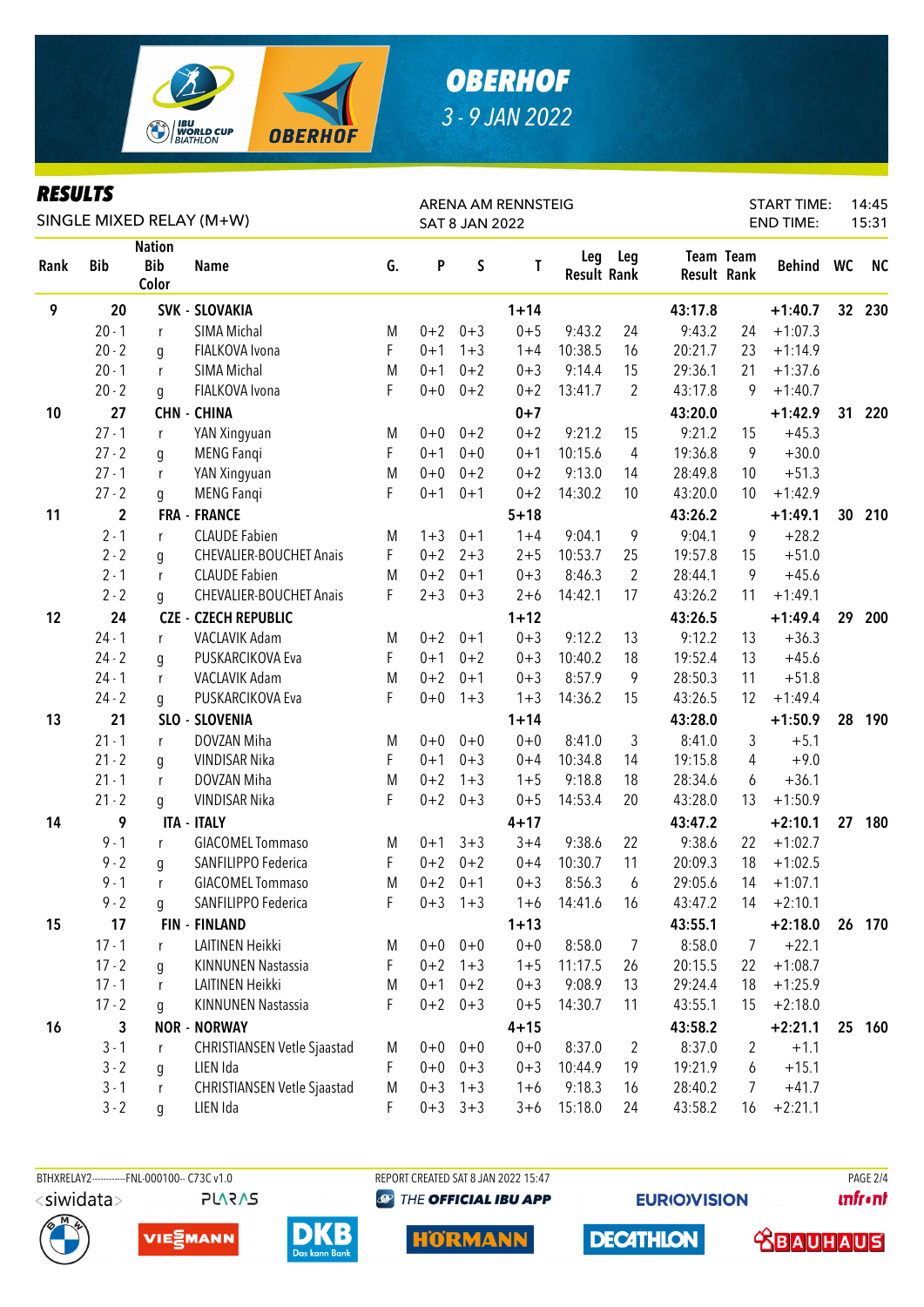

### *RESULTS*

| KEYULIY<br>SINGLE MIXED RELAY (M+W) |            |                                      |                            |    |         |                       | ARENA AM RENNSTEIG | <b>START TIME:</b><br>14:45 |                |                    |                  |           |    |           |
|-------------------------------------|------------|--------------------------------------|----------------------------|----|---------|-----------------------|--------------------|-----------------------------|----------------|--------------------|------------------|-----------|----|-----------|
|                                     |            |                                      |                            |    |         | <b>SAT 8 JAN 2022</b> |                    |                             |                |                    | <b>END TIME:</b> |           |    | 15:31     |
| Rank                                | <b>Bib</b> | <b>Nation</b><br><b>Bib</b><br>Color | <b>Name</b>                | G. | P       | $\sf S$               | T                  | Leg<br><b>Result Rank</b>   | Leg            | <b>Result Rank</b> | Team Team        | Behind WC |    | <b>NC</b> |
| 17                                  | 22         |                                      | <b>MDA - MOLDOVA</b>       |    |         |                       | $0 + 13$           |                             |                | 44:01.9            |                  | $+2:24.8$ | 24 | 150       |
|                                     | $22 - 1$   | $\mathsf{r}$                         | <b>MAKAROV Maksim</b>      | M  | $0 + 2$ | $0 + 1$               | $0 + 3$            | 9:28.4                      | 19             | 9:28.4             | 19               | $+52.5$   |    |           |
|                                     | $22 - 2$   | q                                    | <b>STREMOUS Alina</b>      | F  | $0 + 2$ | $0 + 1$               | $0 + 3$            | 10:47.0                     | 21             | 20:15.4            | 21               | $+1:08.6$ |    |           |
|                                     | $22 - 1$   | r                                    | <b>MAKAROV Maksim</b>      | M  | $0+0$   | $0 + 3$               | $0 + 3$            | 9:18.3                      | 16             | 29:33.7            | 19               | $+1:35.2$ |    |           |
|                                     | $22 - 2$   | g                                    | <b>STREMOUS Alina</b>      | F  | $0 + 2$ | $0 + 2$               | $0 + 4$            | 14:28.2                     | 8              | 44:01.9            | 17               | $+2:24.8$ |    |           |
| 18                                  | 10         |                                      | <b>CAN - CANADA</b>        |    |         |                       | $1 + 16$           |                             |                | 44:04.5            |                  | $+2:27.4$ | 23 | 140       |
|                                     | $10 - 1$   | r                                    | RUNNALLS Adam              | M  | $0 + 2$ | $0 + 2$               | $0 + 4$            | 9:10.8                      | 11             | 9:10.8             | 11               | $+34.9$   |    |           |
|                                     | $10 - 2$   | g                                    | <b>DICKSON Emily</b>       | F  | $0 + 1$ | $0 + 2$               | $0 + 3$            | 10:34.9                     | 15             | 19:45.7            | 12               | $+38.9$   |    |           |
|                                     | $10 - 1$   | r                                    | RUNNALLS Adam              | M  | $0 + 2$ | $0 + 1$               | $0 + 3$            | 8:56.4                      | 8              | 28:42.1            | 8                | $+43.6$   |    |           |
|                                     | $10 - 2$   | g                                    | <b>DICKSON Emily</b>       | F  | $0 + 3$ | $1 + 3$               | $1 + 6$            | 15:22.4                     | 25             | 44:04.5            | 18               | $+2:27.4$ |    |           |
| 19                                  | 23         |                                      | <b>POL - POLAND</b>        |    |         |                       | $2 + 12$           |                             |                | 44:05.4            |                  | $+2:28.3$ | 22 | 130       |
|                                     | $23 - 1$   | r                                    | <b>ZAWOL Marcin</b>        | M  | $0 + 1$ | $1 + 3$               | $1 + 4$            | 9:48.7                      | 25             | 9:48.7             | 25               | $+1:12.8$ |    |           |
|                                     | $23 - 2$   | q                                    | MAKA Anna                  | F  | $0 + 0$ | $0 + 2$               | $0 + 2$            | 10:20.9                     | $\overline{7}$ | 20:09.6            | 19               | $+1:02.8$ |    |           |
|                                     | $23 - 1$   | r                                    | ZAWOL Marcin               | M  | $0+0$   | $1 + 3$               | $1 + 3$            | 9:30.6                      | 20             | 29:40.2            | 22               | $+1:41.7$ |    |           |
|                                     | $23 - 2$   | q                                    | MAKA Anna                  | F  | $0 + 1$ | $0 + 2$               | $0 + 3$            | 14:25.2                     | $\overline{7}$ | 44:05.4            | 19               | $+2:28.3$ |    |           |
| 20                                  | 26         |                                      | <b>KOR - KOREA</b>         |    |         |                       | $3 + 12$           |                             |                | 44:12.9            |                  | $+2:35.8$ | 21 | 120       |
|                                     | $26 - 1$   | r                                    | LAPSHIN Timofei            | M  | $0 + 0$ | $1 + 3$               | $1 + 3$            | 9:21.6                      | 16             | 9:21.6             | 16               | $+45.7$   |    |           |
|                                     | $26 - 2$   | q                                    | AVVAKUMOVA Ekaterina       | F  | $0 + 0$ | $0 + 0$               | $0 + 0$            | 10:13.3                     | 3              | 19:34.9            | 8                | $+28.1$   |    |           |
|                                     | $26 - 1$   | r                                    | LAPSHIN Timofei            | M  | $2 + 3$ | $0 + 2$               | $2 + 5$            | 9:46.0                      | 25             | 29:20.9            | 16               | $+1:22.4$ |    |           |
|                                     | $26 - 2$   | q                                    | AVVAKUMOVA Ekaterina       | F  | $0 + 2$ | $0 + 2$               | $0 + 4$            | 14:52.0                     | 19             | 44:12.9            | 20               | $+2:35.8$ |    |           |
| 21                                  | 18         |                                      | LAT - LATVIA               |    |         |                       | $3 + 17$           |                             |                | 44:33.1            |                  | $+2:56.0$ | 20 | 110       |
|                                     | $18 - 1$   | r                                    | PATRIJUKS Aleksandrs       | M  | $0 + 2$ | $1 + 3$               | $1 + 5$            | 9:37.6                      | 21             | 9:37.6             | 21               | $+1:01.7$ |    |           |
|                                     | $18 - 2$   | g                                    | <b>BENDIKA Baiba</b>       | F  | $0 + 0$ | $0 + 3$               | $0 + 3$            | 10:22.4                     | 8              | 20:00.0            | 17               | $+53.2$   |    |           |
|                                     | $18 - 1$   | r                                    | PATRIJUKS Aleksandrs       | M  | $0 + 2$ | $0 + 2$               | $0 + 4$            | 9:21.4                      | 19             | 29:21.4            | 17               | $+1:22.9$ |    |           |
|                                     | $18 - 2$   | g                                    | <b>BENDIKA Baiba</b>       | F  | $0 + 2$ | $2 + 3$               | $2 + 5$            | 15:11.7                     | 23             | 44:33.1            | 21               | $+2:56.0$ |    |           |
| 22                                  | 11         |                                      | <b>USA - UNITED STATES</b> |    |         |                       | $3 + 14$           |                             |                | 44:52.2            |                  | $+3:15.1$ | 19 | 100       |
|                                     | $11 - 1$   | r                                    | <b>SCHOMMER Paul</b>       | M  | $0 + 2$ | $0 + 3$               | $0 + 5$            | 9:26.4                      | 17             | 9:26.4             | 17               | $+50.5$   |    |           |
|                                     | $11 - 2$   | q                                    | <b>DUNKLEE Susan</b>       | F  | $3 + 3$ | $0 + 1$               | $3 + 4$            | 11:43.2                     | 27             | 21:09.6            | 27               | $+2:02.8$ |    |           |
|                                     | $11 - 1$   |                                      | <b>SCHOMMER Paul</b>       | M  | $0 + 1$ | $0 + 1$               | $0 + 2$            | 9:08.4                      | 12             | 30:18.0            | 25               | $+2:19.5$ |    |           |
|                                     | $11 - 2$   | g                                    | <b>DUNKLEE Susan</b>       | F  |         | $0+1$ $0+2$           | $0 + 3$            | 14:34.2                     | 14             | 44:52.2            | 22               | $+3:15.1$ |    |           |
| 23                                  | 19         |                                      | <b>ROU - ROMANIA</b>       |    |         |                       | $1 + 15$           |                             |                | 44:53.8            |                  | $+3:16.7$ | 18 | 90        |
|                                     | $19 - 1$   | r                                    | <b>FLORE Raul</b>          | M  |         | $0+3$ 0+1             | $0 + 4$            | 9:33.9                      | 20             | 9:33.9             | 20               | $+58.0$   |    |           |
|                                     | $19 - 2$   | g                                    | CHIRKOVA Elena             | F  | $0 + 2$ | $0 + 3$               | $0 + 5$            | 10:53.3                     | 24             | 20:27.2            | 24               | $+1:20.4$ |    |           |
|                                     | $19 - 1$   | r                                    | <b>FLORE Raul</b>          | M  | $0 + 1$ | $1 + 3$               | $1 + 4$            | 9:41.8                      | 23             | 30:09.0            | 24               | $+2:10.5$ |    |           |
|                                     | $19 - 2$   | g                                    | CHIRKOVA Elena             | F  | $0 + 1$ | $0 + 1$               | $0 + 2$            | 14:44.8                     | 18             | 44:53.8            | 23               | $+3:16.7$ |    |           |
| 24                                  | 16         |                                      | <b>JPN - JAPAN</b>         |    |         |                       | $4 + 18$           |                             |                | 45:16.7            |                  | $+3:39.6$ | 17 | 80        |
|                                     | $16 - 1$   | r                                    | <b>TACHIZAKI Mikito</b>    | M  | $1 + 3$ | $0 + 3$               | $1 + 6$            | 10:16.0                     | 27             | 10:16.0            | 27               | $+1:40.1$ |    |           |
|                                     | $16 - 2$   | g                                    | MAEDA Sari                 | F  | $0 + 1$ | $0 + 2$               | $0 + 3$            | 10:17.3                     | 6              | 20:33.3            | 25               | $+1:26.5$ |    |           |
|                                     | $16 - 1$   | r                                    | <b>TACHIZAKI Mikito</b>    | M  | $0 + 1$ | $0 + 2$               | $0 + 3$            | 9:01.2                      | 11             | 29:34.5            | 20               | $+1:36.0$ |    |           |
|                                     | $16 - 2$   | g                                    | MAEDA Sari                 | F  |         | $2+3$ 1+3             | $3 + 6$            | 15:42.2                     | 26             | 45:16.7            | 24               | $+3:39.6$ |    |           |









**@ THE OFFICIAL IBU APP** 

**HORMANN** 

**EURIO)VISION** 

**DECATHLON** 

**unfront**